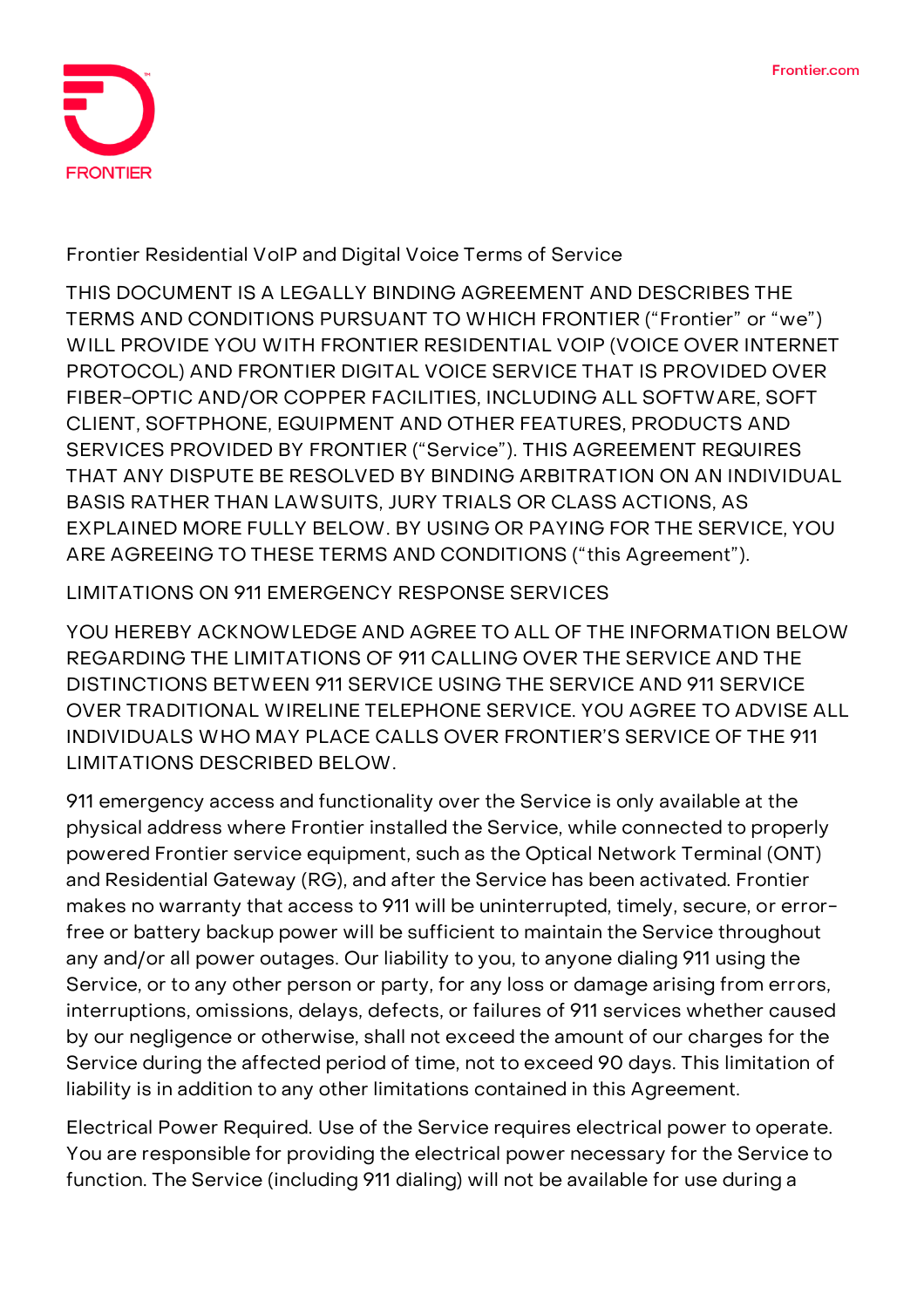

power outage without a back-up power source. An optional battery back-up feature is available for your equipment. The battery back-up feature will not power cordless phones, Internet or TV service, or alarm system equipment. A power failure or service disruption may require you to reset or reconfigure equipment prior to using the Service. Cordless phones and telecommunications devices used to assist customers with disabilities may also require a power supply to function. You acknowledge and understand that to conserve battery power during a power outage, you should not attempt to use the backup batteries for any purpose other than to power the Service (or to power your Internet connection, for the purpose of powering your security alarm, if you have an IP-based security alarm that uses Frontier Internet service). You are solely responsible for determining when the battery backup unit requires replacement and for replacing and recycling used batteries in accordance with manufacturer or other directions.

**Service Functionality.** 911 access will not function if the Service is not configured correctly or if the Service is interrupted or not functioning for any reason, including, but not limited to, in the event of a power outage (unless you have working backup battery power), network outage, or disconnection of the Service because of billing or other issues. If there is a power outage, you may be required to reset or reconfigure the equipment prior to being able to use the Service, including use for 911 calling. The Service may be provided to you over a broadband (Internet Protocol or "IP") network. If there is a broadband network outage, the Service will not function and you will not be able to make 911 calls. Service functionality requires a regular analog touchtone landline telephone, which you must supply and which must be connected to the Frontier network. You agree that neither you nor a third party will move any equipment used for the Service within your premises to any other physical location outside of the premises where it was installed by Frontier. The Service is not designed to be nomadic and will not function properly if the network interface connection is moved or altered by anyone who is not a Frontier employee.

**Service Outage Due to Suspension of Your Account.** You acknowledge and agree that a service outage due to suspension of your account as a result of billing or other issues will prevent ALL Service from being provided to you, including any 911 emergency response services.

**Other Potential Limitations.** You agree that any 911 calls made using the Service may be subject to network congestion and/or reduced routing or processing speed. If you have Call Forwarding, Do Not Disturb, Simultaneous Ring or other features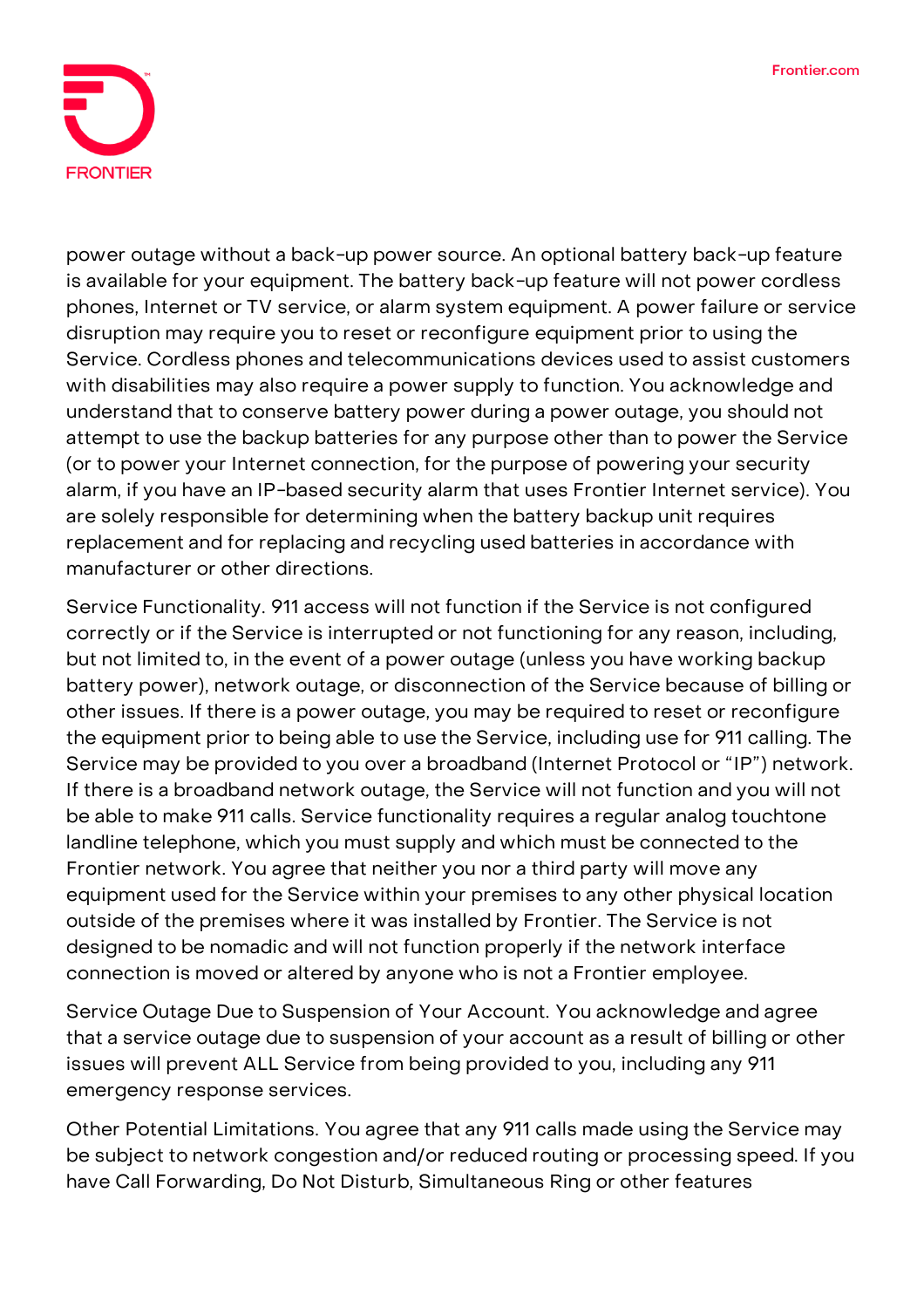

programmed and in use at the time you dial a 911 call and your call is interrupted, the emergency dispatcher may not be able to call you back at the phone from which you dialed the call.

**Additional Service Limitations that Apply in the Event that Frontier Cannot Route Your 911 Call Directly to the Appropriate Emergency Service Provider.** If, for any reason, Frontier cannot directly route your 911 call to the appropriate emergency service provider, your 911 call may be routed to an operator outside the emergency response center. You agree that the operator and/or emergency response center personnel receiving your call may not be able to identify your phone number or the physical address from which you are calling. You will need to state the nature of your emergency promptly and clearly, including your telephone number and location. You agree that the individual answering the call may not be able to call you back or determine your location if the call is unable to be completed, is dropped or disconnected, or if you are unable to provide your phone number and physical location and/or if the Service is not operational for any reason. After you identify your location, the operator will determine the appropriate emergency response center for your location and route you to the general telephone number for that center.

# **SERVICE USE AND CUSTOMER OBLIGATIONS**

**Use of Service.** You agree that the use of the Service, without limitation, is your sole responsibility, is at your own risk, and is subject to all applicable local, state, national and international laws and regulations. This includes the use of the Service by others, with or without your permission. You may not resell, assign or otherwise transfer the Service or this Agreement to any other person for any purpose, or make any change to the use of the Service, without express written permission from Frontier in advance. The Service does not allow you to make 500, 700, 900, 950, 976, 00 01, 0+, calling card calls or dial-around calls (e.g., 10-10-XXXX). Nor does it allow you to accept collect calls or third number billed calls. The Service is subject to billing and technical capability and the availability of facilities. The Service is not available in all locations.

**Time-Period Term Arrangements.** Frontier may provide discounted term arrangements, gifts and/or promotions to customers who commit to a time-period term contract arrangement. If you are a term customer, your Service is subject to the term commitment you agreed to. You understand and agree that you must continue to purchase the Service for a minimum term to receive any promotional offer or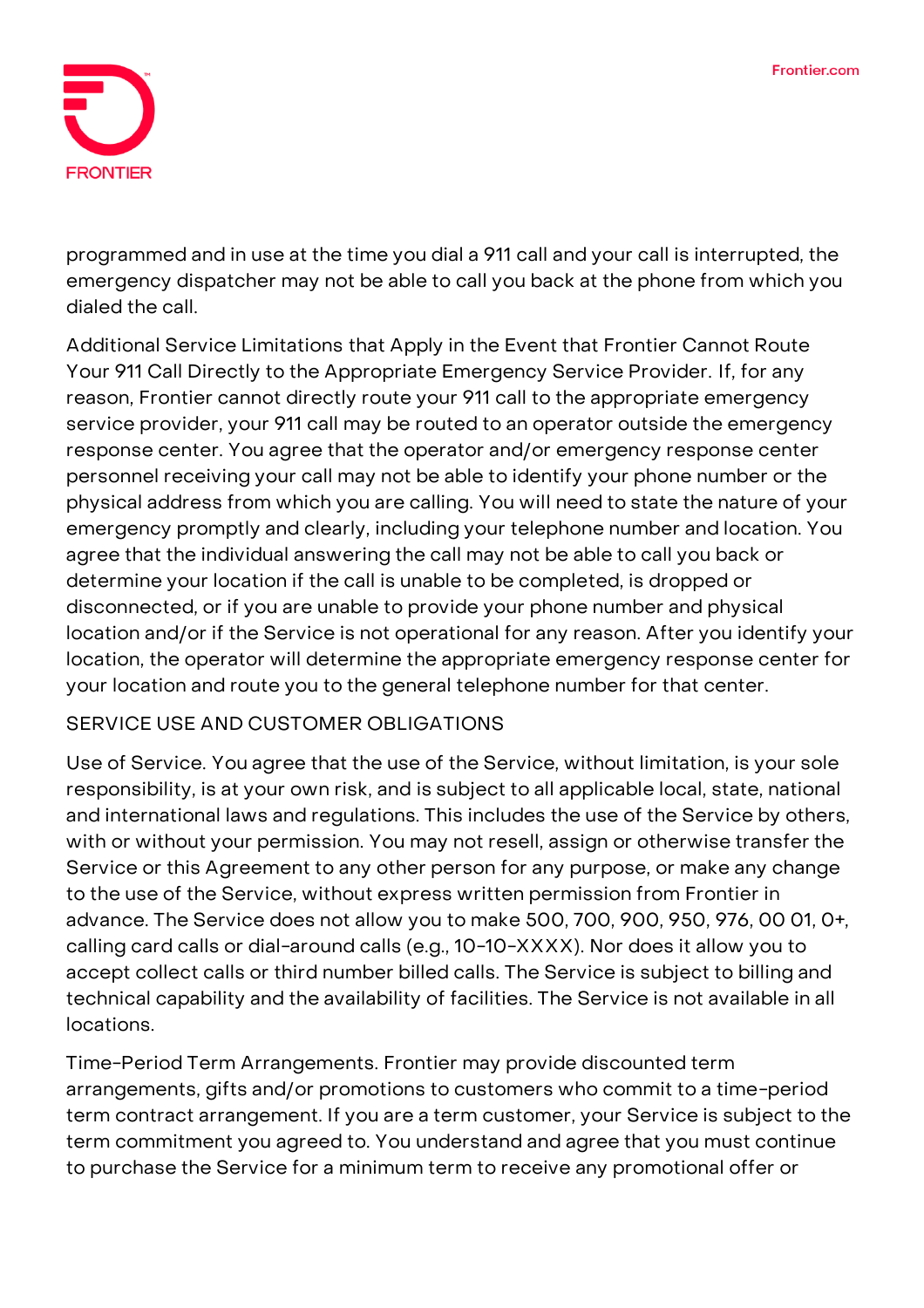

discount. If applicable, the term commitment will automatically renew for the same time period each time it expires unless you notify Frontier or we notify you of termination before the term commitment period ends. If you do not fulfill your commitment for the minimum term (or, if renewed, the renewal term), you will be liable for and agree to pay to Frontier a termination charge that you agreed to when ordering Service. At the end of your promotional term, the rates for your Service may increase and/or any promotional discounts or offers may terminate. At the end of your term commitment, different service and equipment charges may also apply going forward.

**International Calling.** The current charges and rates for international calling are available by contacting Frontier Customer Service at 1.800.921.8101.

**Notice of Changes.** You agree to promptly notify Frontier whenever your personal or billing information changes (including, for example, your name, address, email address, telephone number, and credit card number and expiration date). You acknowledge and agree that Frontier will be sending you information, including via email, over the Internet.

**Unacceptable Usage.** If unlimited minutes are used for non-voice calls, such as but not limited to auto dialers or data calls, Frontier may convert the Service to a plan that charges for all long distance calls or where systems allow, charge a 10¢ per minute rate for such calls. If your usage is inconsistent with normal residential voice applications and usage patterns and you exceed 3000 minutes per month, Frontier may charge you a 10¢ per minute rate for such calls. Other restrictions may apply.

Security Alarm and Other Device Compatibility. Frontier makes no warranty that (i) the Service used as a communications pathway for monitored burglar alarms, monitored fire alarms, and/or medical monitoring systems or devices, will be uninterrupted, timely, secure, or error-free; (ii) the Service will be compatible with any particular or all monitored burglar alarm(s), monitored fire alarm(s), or medical monitoring system(s) or device(s); or (iii) battery backup power will be sufficient to maintain the Service throughout any and/or all power outages. The Service requires 10-digit dialing. Compatible home security system settings may need to be modified from 7 to 10-digit dialing.

Monitored fire alarm and burglar alarm systems and medical monitoring devices may not be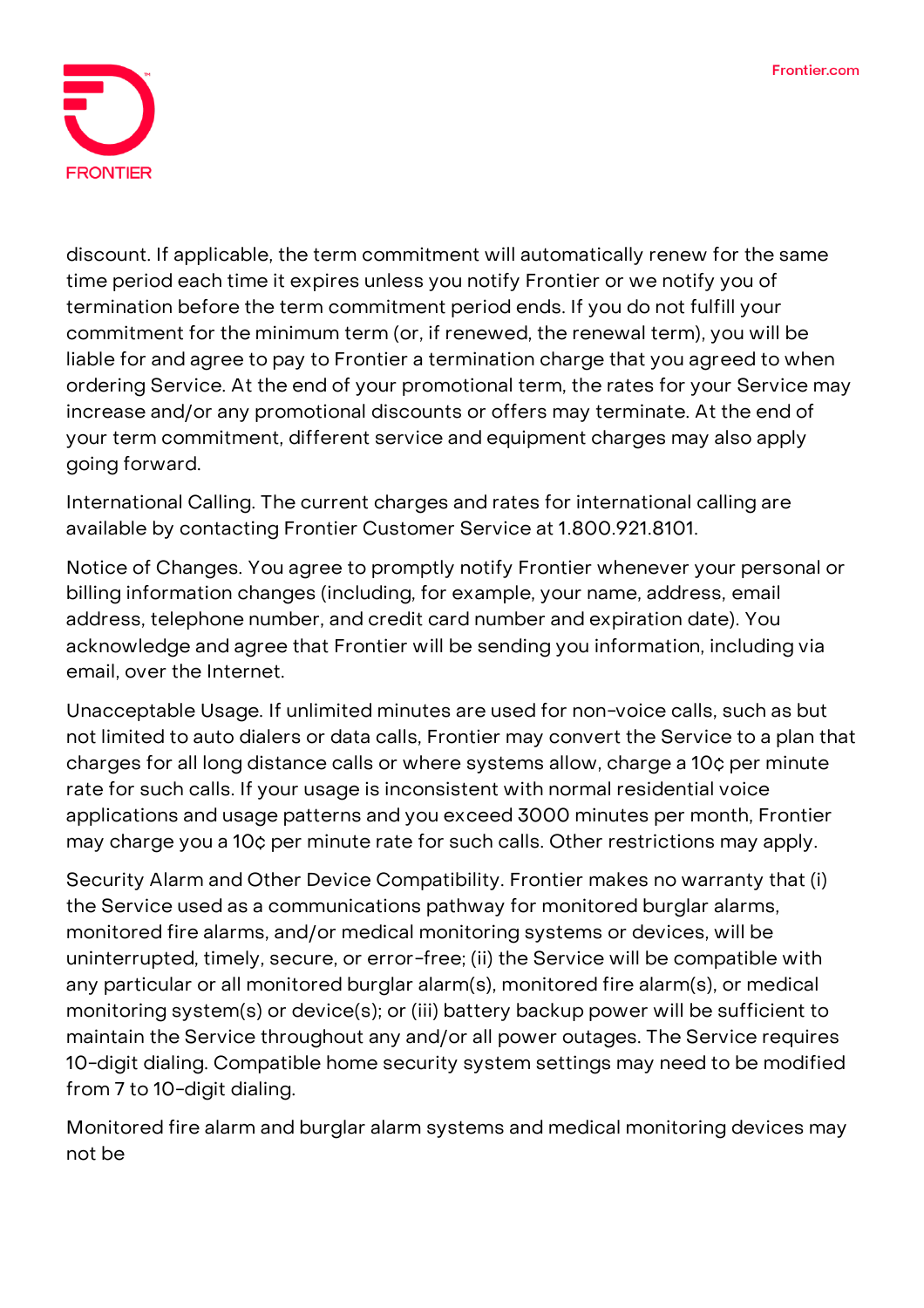

compatible with the Service. If you have or purchase a monitored fire alarm or burglar alarm system or a medical monitoring device that you intend to use with the Service as the communications pathway, you agree to contact your provider for those systems/devices to determine compatibility with the Service and to arrange for your provider to test such systems/devices. You also acknowledge and understand that even if such systems and devices are compatible with the Service, they will not be able to communicate with monitoring stations during a power outage unless you maintain battery backup power. If you purchase a monitored burglar alarm or monitored fire alarm system after the Service has been installed, you also agree to call Frontier prior to installation of any such system.

If the Service has been installed for use with a monitored fire alarm or monitored burglar alarm system, you agree that you will not change or modify the inside wiring of your service location or move or reconfigure the equipment in any way without contacting Frontier and your alarm service provider. You also agree that you will not plug any telephone equipment into the back of the RG/ONT. You acknowledge and understand that if you change or modify your inside wiring, move or reconfigure your RG/ONT in any way, or plug any telephone equipment into the back of the RG/ONT, it could result in a failure of your monitored burglar alarm or monitored fire alarm system.

# **SERVICE CHARGES**

The applicable charges, including equipment charges, for Service are identified at the time Service is ordered. Frontier may also bill you additional charges or fees, including separate Service and equipment fees. It is your responsibility to review your bill carefully and contact Frontier immediately after receiving your bill if there are any charges you dispute or that are inconsistent with the information provided to you at the time you ordered the Service. Frontier may, in its sole discretion, change or modify the rates you are charged for the Service or equipment at any time. We may notify you of any such changes by posting notice of them on the Frontier website, by sending notice via email or postal mail, or by a bill message. Continuing to use the Service after notice of a change is acceptance of the change. If you do not agree to the change made by Frontier, you must stop using the Service and notify Frontier.

Frontier will bill you monthly for all charges associated with the Service. Payment in full is due no later than the due date indicated on your bill. You are responsible for paying any taxes, surcharges, fees and assessments imposed from time to time in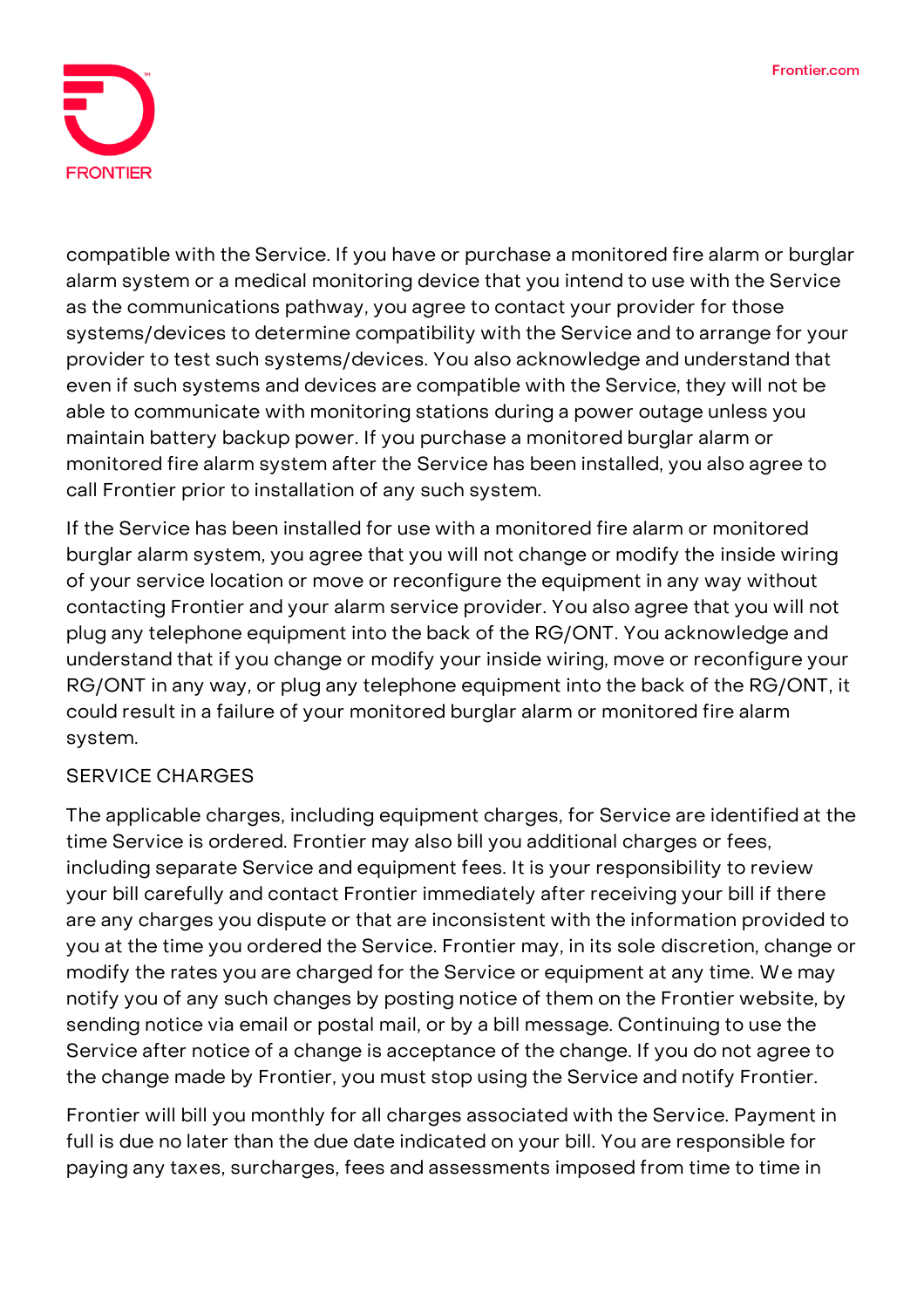

connection with the Service. If you have authorized payment by credit card or by debiting a bank account, no additional notice or consent is required before we invoice the credit card or debit the bank account for all amounts due to us for any reason. We may accept late payments, partial payments or any payments marked as being "payment in full" or as being settlement of any dispute without losing any of our rights under this Agreement. You agree to pay costs and fees, including attorney's fees, we incur to collect any unpaid balance from you. A reasonable handling charge, up to \$30.00 depending on the state in which you subscribe to Service, will be assessed for all checks returned for insufficient funds, closed account, or any other insufficiency or discrepancy. Interest and/or a late payment fee at the rate of 1.5% per month or the highest rate allowed by law depending on the state in which you subscribe to Service may be applied to any unpaid amount after the payment due date. This late payment fee will be in addition to and not in lieu of any other remedies we may have hereunder or under the law. If we do not receive notice of a payment dispute within 90 days after your receipt of a bill, the bill will not be subject to further challenge.

**TERM AND TERMINATION; SUSPENSION**

**Termination.** This Agreement shall continue until terminated by either party as permitted by this Agreement.

Termination of Service with Notice. Either you or Frontier may terminate this Agreement without cause by giving notice to the other in accordance with the notice provision set forth in this Agreement. Termination of Service by you will be effective upon your notice to Frontier. Termination by Frontier shall be effective thirty (30) days after the date of notice to you, except as otherwise provided in this Agreement. Frontier will not refund monthly charges paid to Frontier when you terminate the Service between billing cycles. If you terminate service and do not fulfill your commitment for the minimum term (or, if renewed, the renewal term), you will be liable for and agree to pay to Frontier a termination charge that you agreed to when ordering Service.

**Limitation, Suspension and/or Termination of the Service by Frontier.** Frontier can, without notice, limit, suspend or terminate your Service if: (i) you are in breach of any of the terms of this Agreement or any payment obligations with respect to the Service, or if charges owed by you to any Frontier affiliate are past due for service(s) provided to you; (ii) your use of the Service is prohibited by law or is disruptive to,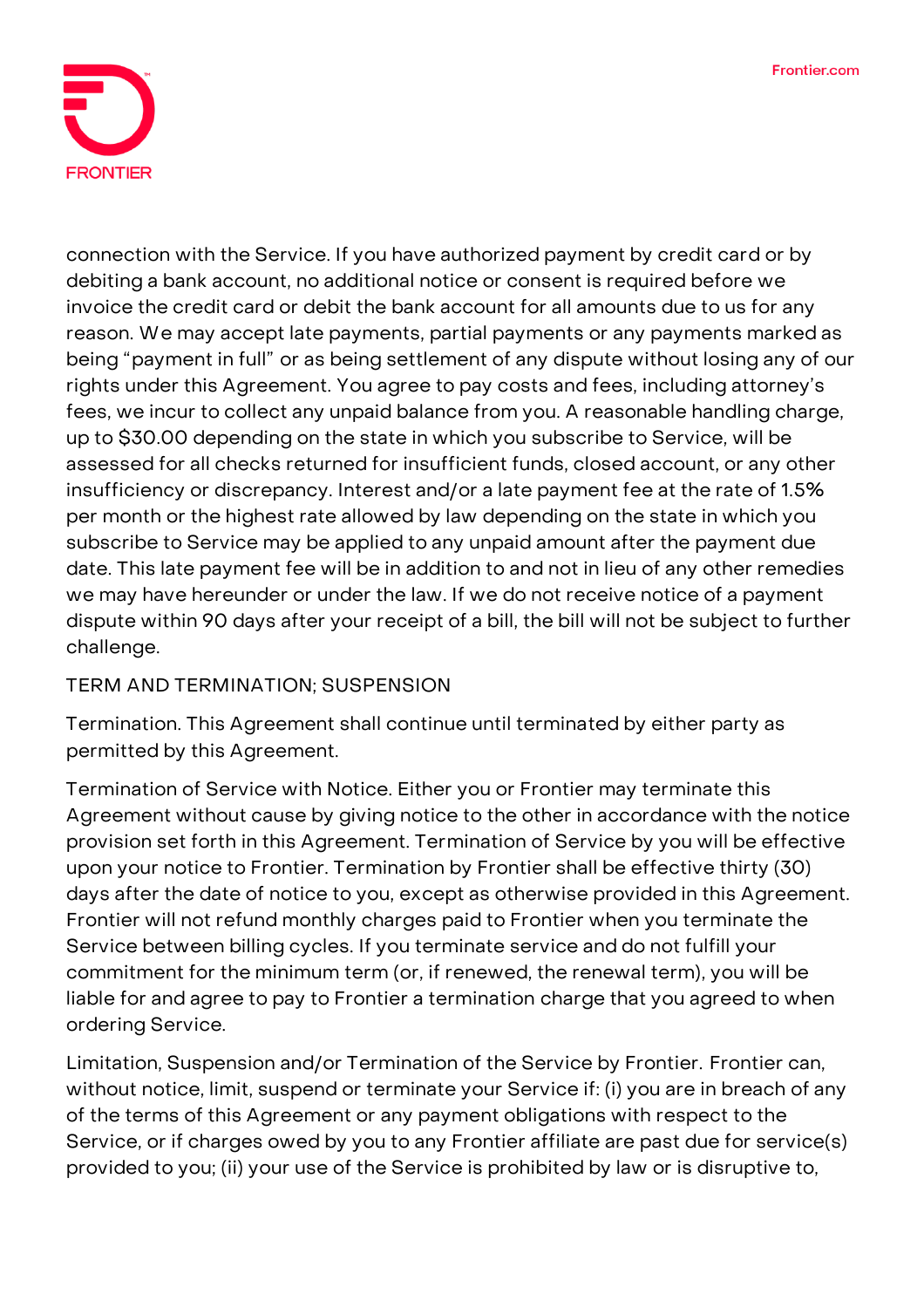

adversely impacts or causes a malfunction to the Service, Frontier's network or the use and enjoyment of other users; (iii) we are required by a judicial, legislative or regulatory body of competent jurisdiction to suspend or terminate your Service; (iv) a ruling, regulation, or order is issued by a judicial, legislative or regulatory body that conflicts with this Agreement; (v) we for any reason cease to offer or modify the Service in whole or in part; (vi) you no longer meet the prerequisites for the Service; (vii) you, any user of your Service, or any authorized contact on your account threatens our representatives, uses vulgar and/or inappropriate language toward our representatives engages in other abusive messaging or calling; (viii) we take action to prevent or to protect against fraud, or to otherwise protect Frontier's personnel, agents, facilities, or services; (ix) you use, or attempt to use, the Service for commercial, business or other non-residential purposes; or (x) for any good cause. Frontier shall have sole discretion in its determination of whether any of the conditions  $(i) - (x)$  are met.

**Repair of Service.** We have the right at any time to suspend or interrupt the Service to make necessary repairs or changes in our facilities. We may refuse to repair the Service if we determine that the conditions at your premises are unsafe for us or our agents.

**Restoration of Service.** Frontier, in its sole discretion, may refuse to accept your request or application for Service following a termination or suspension of your use of the Service. You must pay past due charges before the Service is reconnected and, if your Service is terminated or suspended for any reason, you may be required to pay a reconnection fee if the Service is reactivated. If Service is disconnected for fraudulent or unauthorized use of Service, Frontier may, before restoring Service, require you to make, changes in facilities or equipment at your expense to address the fraudulent or unauthorized use.

# **NETWORK MANAGEMENT, USAGE LIMITATIONS AND FAIR USE POLICY**

A very small percentage of customers use the Service in a way that creates harm to the network, compromises capacity, degrades network performance or service levels, or may adversely impact access to or the use of the Service by other customers. Frontier reserves the right to engage in

reasonable network management practices, and to protect its network from harm, compromised capacity, degradation in network performance or service levels, or uses of the Service which may adversely impact access to or the use of the Service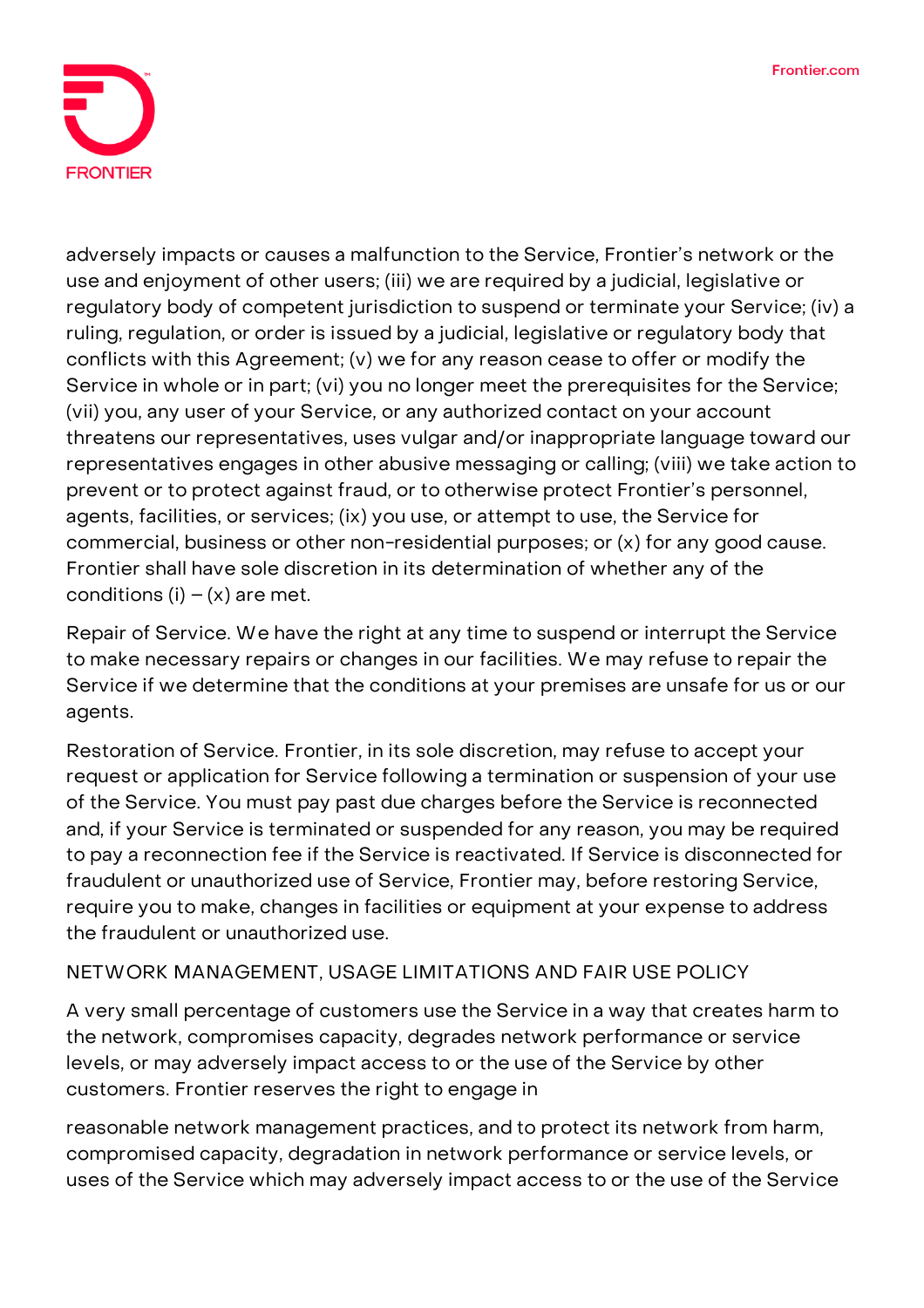

by other customers. Reasonable network management practices that Frontier may adopt include, but are not limited to, a modification of a customer's serving facility or service technology. In the event that Frontier adopts a network management practice that will apply to your Service, we will provide you with a notice, by Web posting, bill message, bill insert, email, letter, and/or other means, which describes the network management practice and explains how it could impact your Service. Additional information regarding Frontier's data network management practices is available at: <https://frontier.com/networkmanagement>

# **PRIVACY POLICY**

The Service may use, in whole or in part, a managed data network, the public internet and third-party networks to transmit voice and other communications. Frontier will take reasonable measures with respect to the secure transmission of the Service. Frontier will treat your personal information in accordance with its then-current Privacy Policy (available at [frontier.com/corporate/privacy-policy\)](https://frontier.com/corporate/privacy-policy) and the terms of this Agreement. The Frontier Privacy Policy is incorporated into this Agreement by reference. You agree to the terms of the Privacy Policy, which describes Frontier's use and disclosure of information about your account and your use of the Service. In the event of a conflict between Frontier's Privacy Policy and the other terms of this Agreement, this Agreement shall control.

In the course of providing the Service to you, we may collect certain information that is made available to us solely by virtue of our relationship with you, such as information about the quantity, technical configuration, type, destination and amount of your use of the telecommunications services you purchase. This information and related billing information is known as Customer Proprietary Network Information, or CPNI. (CPNI does not include your name, address, and phone number.) We may use this information, without further authorization by you, to offer you: (i) services of the type you already purchase from us, and (ii) the full range of products and services available from Frontier and other Frontier companies that may be different from the type of services you currently buy from us. Use of your information will permit us to offer you a package of services tailored to your specific needs. Without further authorization by you, we may also share your information with other Frontier companies with whom you already have an existing service relationship.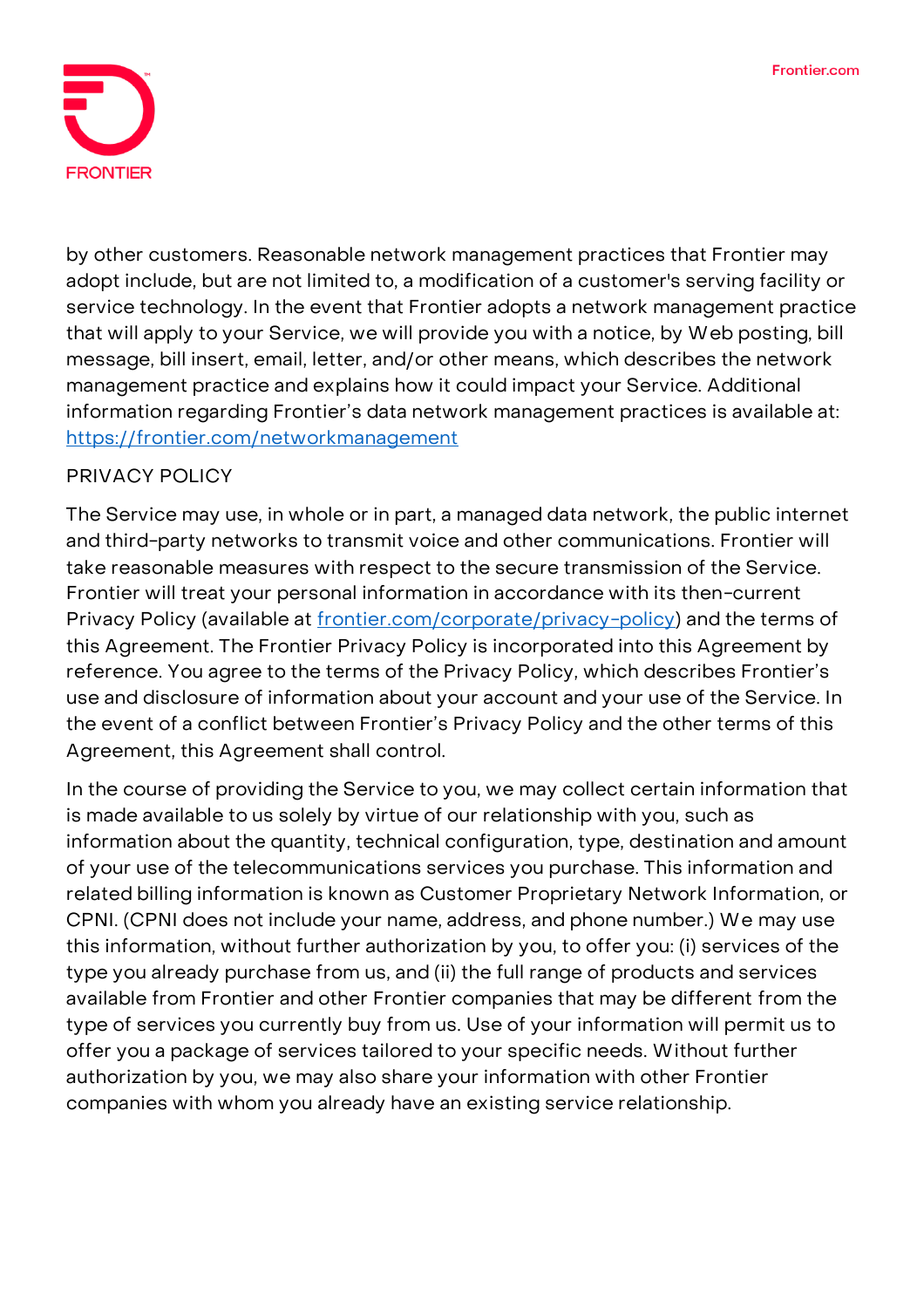

### **WARRANTIES AND LIMITATION OF LIABILITY**

**YOU ACKNOWLEDGE AND AGREE THAT THE SERVICE SUPPLIED HEREUNDER IS PROVIDED ON AN "AS IS" OR "AS AVAILABLE" BASIS, WITH ALL FAULTS. FRONTIER (AND ITS OFFICERS, EMPLOYEES, PARENT, SUBSIDIARIES, AND AFFILIATES) (COLLECTIVELY, THE "FRONTIER PARTIES"), ITS THIRD PARTY LICENSORS, PROVIDERS AND SUPPLIERS, DISCLAIM ANY AND ALL WARRANTIES AND CONDITIONS FOR THE SERVICE, WHETHER EXPRESS OR IMPLIED, INCLUDING BUT NOT LIMITED TO THE IMPLIED WARRANTIES OF MERCHANTABILITY AND FITNESS FOR A PARTICULAR PURPOSE, ACCURACY, NON-INFRINGEMENT, NON-INTERFERENCE, TITLE, COMPATIBILITY OF**

**CUSTOMER OWNED DEVICES/EQUIPMENT, COMPATIBILITY OF SOFTWARE PROGRAMS, INTEGRATION, AND THOSE ARISING FROM COURSE OF DEALING, COURSE OF TRADE, OR ARISING UNDER STATUTE, TO THE EXTENT PERMITTED BY APPLICABLE LAW, CONCERNING YOUR SERVICE. FRONTIER DOES NOT WARRANT THAT THE SERVICE WILL BE WITHOUT FAILURE, DELAY, INTERRUPTION, ERROR, DEGRADATION OF VOICE QUALITY OR LOSS OF CONTENT, DATA OR INFORMATION. ALSO, THERE IS NO WARRANTY OF WORKMANLIKE EFFORT OR LACK OF NEGLIGENCE. NO ADVICE OR INFORMATION GIVEN BY FRONTIER OR ITS REPRESENTATIVES SHALL CREATE A WARRANTY WITH RESPECT TO ADVICE PROVIDED.**

**FRONTIER DOES NOT WARRANT OR GUARANTEE THAT SERVICE CAN BE PROVISIONED TO YOUR LOCATION, OR THAT PROVISIONING WILL OCCUR ACCORDING TO A SPECIFIED SCHEDULE, EVEN IF FRONTIER HAS ACCEPTED YOUR ORDER FOR SERVICE. THE PROVISIONING OF SERVICE IS SUBJECT TO NETWORK AVAILABILITY, CIRCUIT AVAILABILITY, LOOP LENGTH, THE CONDITION OF YOUR TELEPHONE LINE AND WIRING INSIDE YOUR LOCATION, AND YOUR TELEPHONE EQUIPMENT/DEVICE CONFIGURATION AND CAPABILITIES, AMONG OTHER FACTORS. IN THE EVENT YOUR SERVICE IS NOT PROVISIONED FOR ANY REASON, NEITHER YOU NOR FRONTIER SHALL HAVE ANY DUTIES OR OBLIGATIONS UNDER THIS AGREEMENT (OTHER THAN YOUR OBLIGATION TO RETURN ANY FRONTIER-PROVIDED EQUIPMENT). FRONTIER SHALL NOT BE LIABLE FOR ANY DELAY OR FAILURE TO PROVIDE THE SERVICE, AT ANY TIME OR FROM TIME TO TIME, OR FOR ANY INTERRUPTION OR DEGRADATION OF VOICE QUALITY THAT IS CAUSED BY ANY OF THE FOLLOWING: (1) ACT OR OMISSION OF AN UNDERLYING CARRIER, SERVICE PROVIDER, VENDOR OR OTHER THIRD**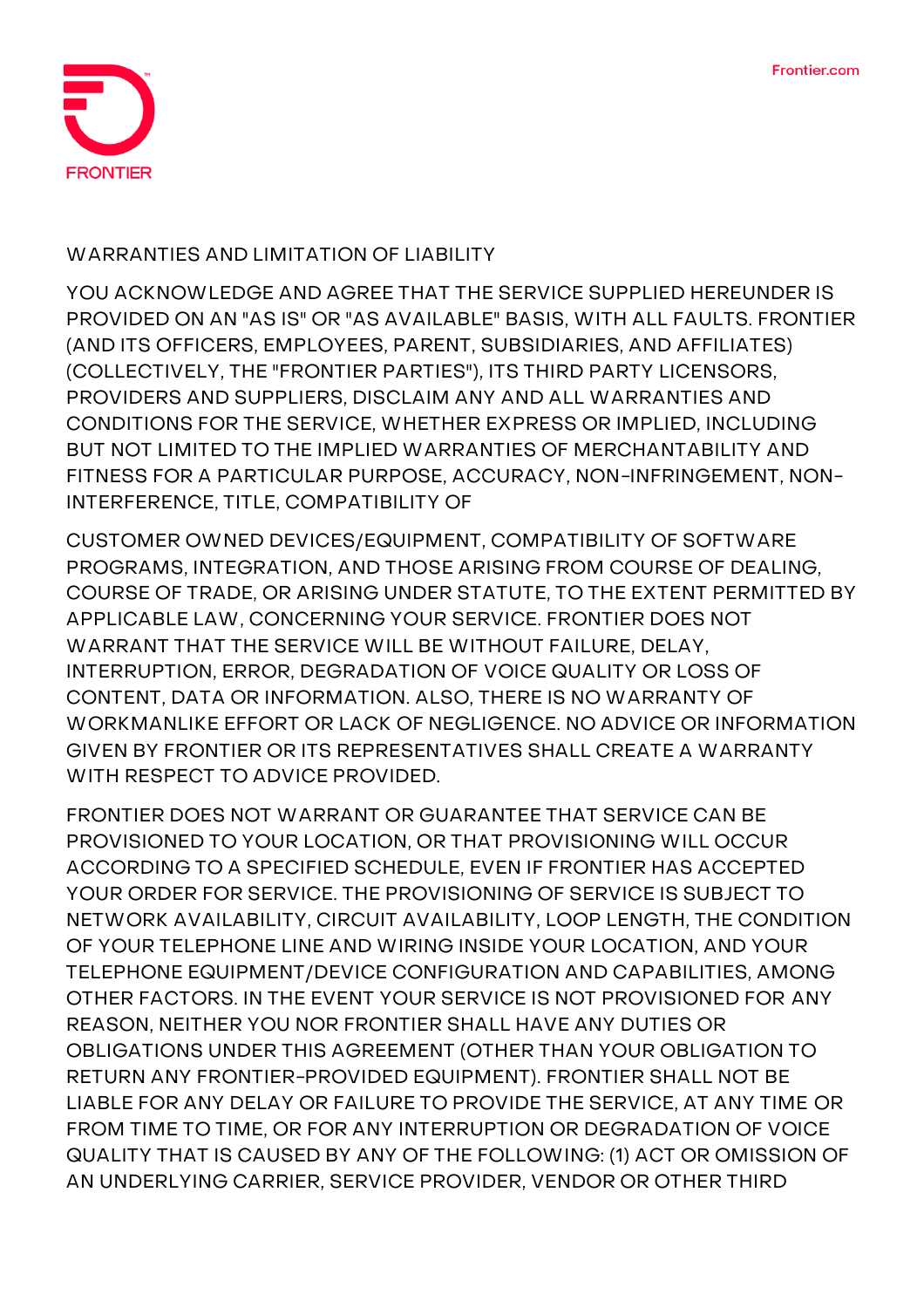

**PARTY; (2) EQUIPMENT, NETWORK OR FACILITY FAILURE, UPGRADE, SHORTAGE, RELOCATION OR MODIFICATION; (3) EQUIPMENT, NETWORK OR FACILITY FAILURE CAUSED BY THE LOSS OF POWER TO YOU; OR (4) ANY OTHER CAUSE THAT IS BEYOND FRONTIER'S CONTROL.**

**IN NO EVENT SHALL THE FRONTIER PARTIES OR FRONTIER'S THIRD PARTY LICENSORS, PROVIDERS OR SUPPLIERS BE LIABLE FOR: (A) ANY INDIRECT, PUNITIVE, SPECIAL, CONSEQUENTIAL OR INCIDENTAL DAMAGES, INCLUDING WITHOUT LIMITATION, LOST PROFITS OR LOSS OF REVENUE, LOSS OF PROGRAMS OR INFORMATION OR DAMAGE TO DATA ARISING OUT OF THE USE, PARTIAL USE OR INABILITY TO USE THE SERVICE, OR RELIANCE ON OR PERFORMANCE OF THE SERVICE, REGARDLESS OF THE TYPE OF CLAIM OR THE NATURE OF THE CAUSE OF ACTION, INCLUDING WITHOUT LIMITATION, THOSE ARISING UNDER CONTRACT, TORT, NEGLIGENCE OR STRICT LIABILITY, EVEN IF FRONTIER HAS BEEN ADVISED OF THE POSSIBILITY OF SUCH CLAIM OR DAMAGES, OR (B) ANY CLAIMS AGAINST YOU BY ANY OTHER PARTY.**

**THE LIABILITY OF THE FRONTIER PARTIES, OR (SUBJECT TO ANY DIFFERENT LIMITATIONS OF LIABILITY IN THIRD PARTY END USER LICENSE OR OTHER**

**AGREEMENTS) OUR THIRD PARTY LICENSORS, PROVIDERS OR SUPPLIERS, FOR ALL CATEGORIES OF DAMAGES SHALL NOT EXCEED A PRO RATA CREDIT FOR THE MONTHLY FEES (EXCLUDING ALL NONRECURRING CHARGES, REGULATORY FEES, SURCHARGES, FEES AND TAXES) YOU HAVE PAID TO FRONTIER FOR THE SERVICE DURING THE NINETY (90) DAY PERIOD PRIOR TO WHEN SUCH CLAIM AROSE, WHICH SHALL BE YOUR SOLE AND EXCLUSIVE REMEDY REGARDLESS OF THE TYPE OF CLAIM OR NATURE OF THE CAUSE OF ACTION.**

**ALL OF THE FOREGOING LIMITATIONS STATED IN THIS SECTION SHALL APPLY TO THE FULL EXTENT PERMITTED BY LAW, AND ARE NOT INTENDED TO ASSERT ANY LIMITATIONS OR DEFENSES WHICH ARE PROHIBITED BY LAW.**

**ALL LIMITATIONS AND DISCLAIMERS STATED IN THIS SECTION ALSO APPLY TO FRONTIER'S THIRD PARTY LICENSORS, PROVIDERS AND SUPPLIERS, AS INTENDED THIRD PARTY BENEFICIARIES OF THIS AGREEMENT.**

**THE REMEDIES EXPRESSLY SET FORTH IN THIS AGREEMENT ARE YOUR SOLE AND EXCLUSIVE REMEDIES. YOU MAY HAVE ADDITIONAL RIGHTS UNDER CERTAIN LAWS (SUCH AS CONSUMER LAWS), WHICH DO NOT ALLOW THE**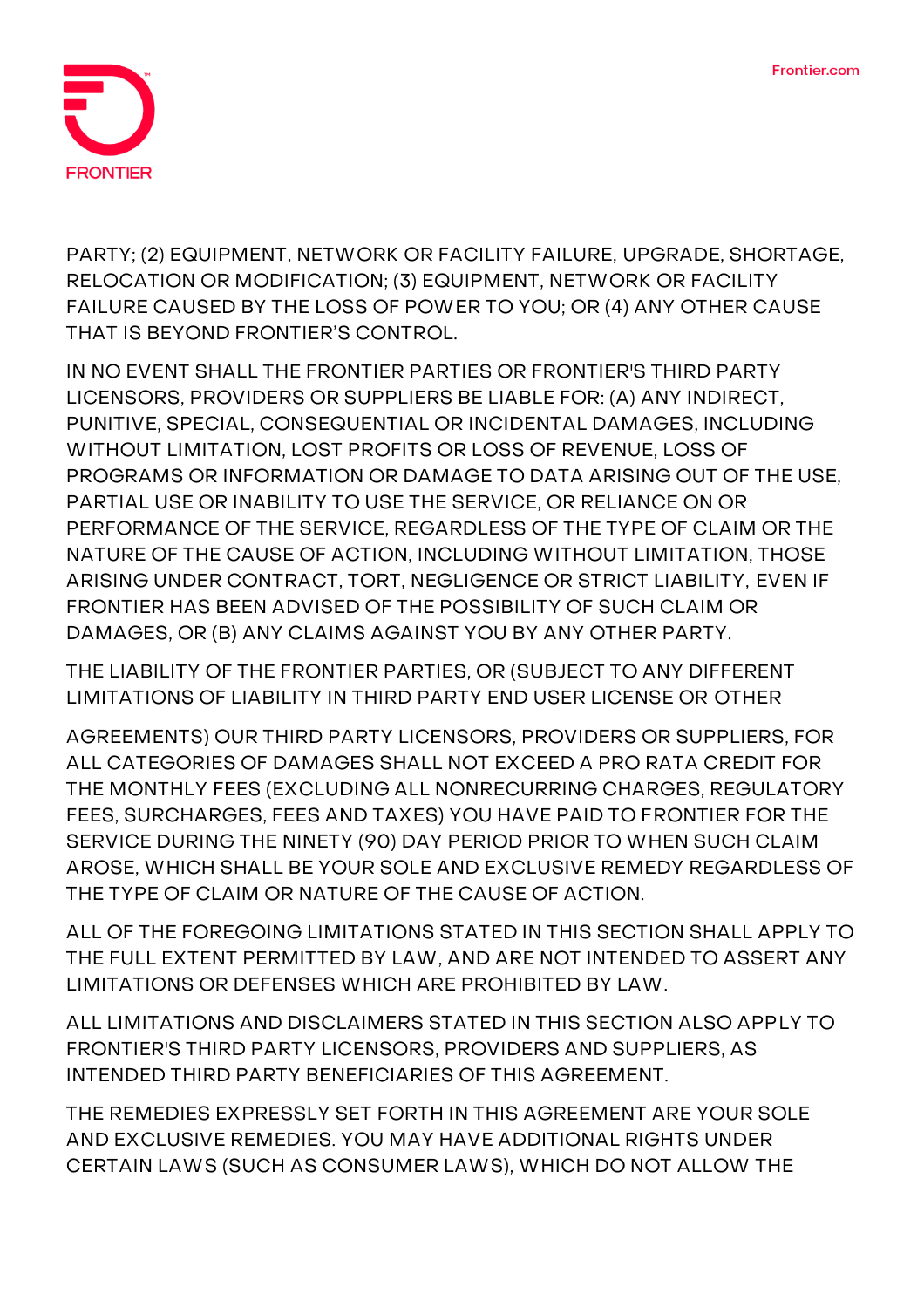

**EXCLUSION OF IMPLIED WARRANTIES, OR THE EXCLUSION OR LIMITATION OF CERTAIN DAMAGES. IF THESE LAWS APPLY, OUR EXCLUSIONS OR LIMITATIONS MAY NOT APPLY TO YOU.**

**FRONTIER RESERVES THE RIGHT TO PURSUE ANY AND ALL LEGAL AND EQUITABLE CLAIMS AGAINST YOU PERTAINING TO YOUR USE OR MISUSE OF THE SERVICE OR FOR YOUR BREACH OF THE AGREEMENT (INCLUDING ANY POLICIES RELATING TO THE SERVICE).**

### **INDEMNIFICATION**

You agree to defend, indemnify and hold harmless the Frontier Parties against all liabilities, costs and expenses, including reasonable attorneys' and experts' fees, related to or arising from your use of the Service (or the use of your Service by anyone else): (a) in violation of applicable laws, regulations or this Agreement; (b) in any manner that harms any person or results in the personal injury or death of any person or in damage to or loss of any tangible or intangible (including data) property; or (c) claims for infringement of any intellectual property rights arising from or in connection with your use of the Service.

#### **DISPUTE RESOLUTION WITH FRONTIER BY BINDING ARBITRATION**

Frontier encourages you to contact our Customer Service department if you have concerns or complaints about your Service or Frontier. Generally, customer complaints can be satisfactorily resolved in this way. In the unlikely event that you are not able to resolve your concerns through our Customer Service department, you and Frontier each agree to resolve all disputes through

binding arbitration or a small claims court rather than lawsuits in courts of general jurisdiction, jury trials, or class actions. Arbitration is more informal than a lawsuit. Arbitration uses a neutral arbitrator instead of a judge or jury, allows for more limited discovery than in court, and is subject to very limited review by courts. Arbitrators can award the same damages and individual relief affecting individual parties that a court can award, including an award of attorneys' fees if the law allows. For any nonfrivolous claim that does not exceed \$75,000, Frontier will pay all costs of the arbitration. Moreover, in arbitration you are entitled to recover attorneys' fees from Frontier for your own dispute to the same extent as you would be in court. In addition, under certain circumstances (as explained below), Frontier will pay you more than the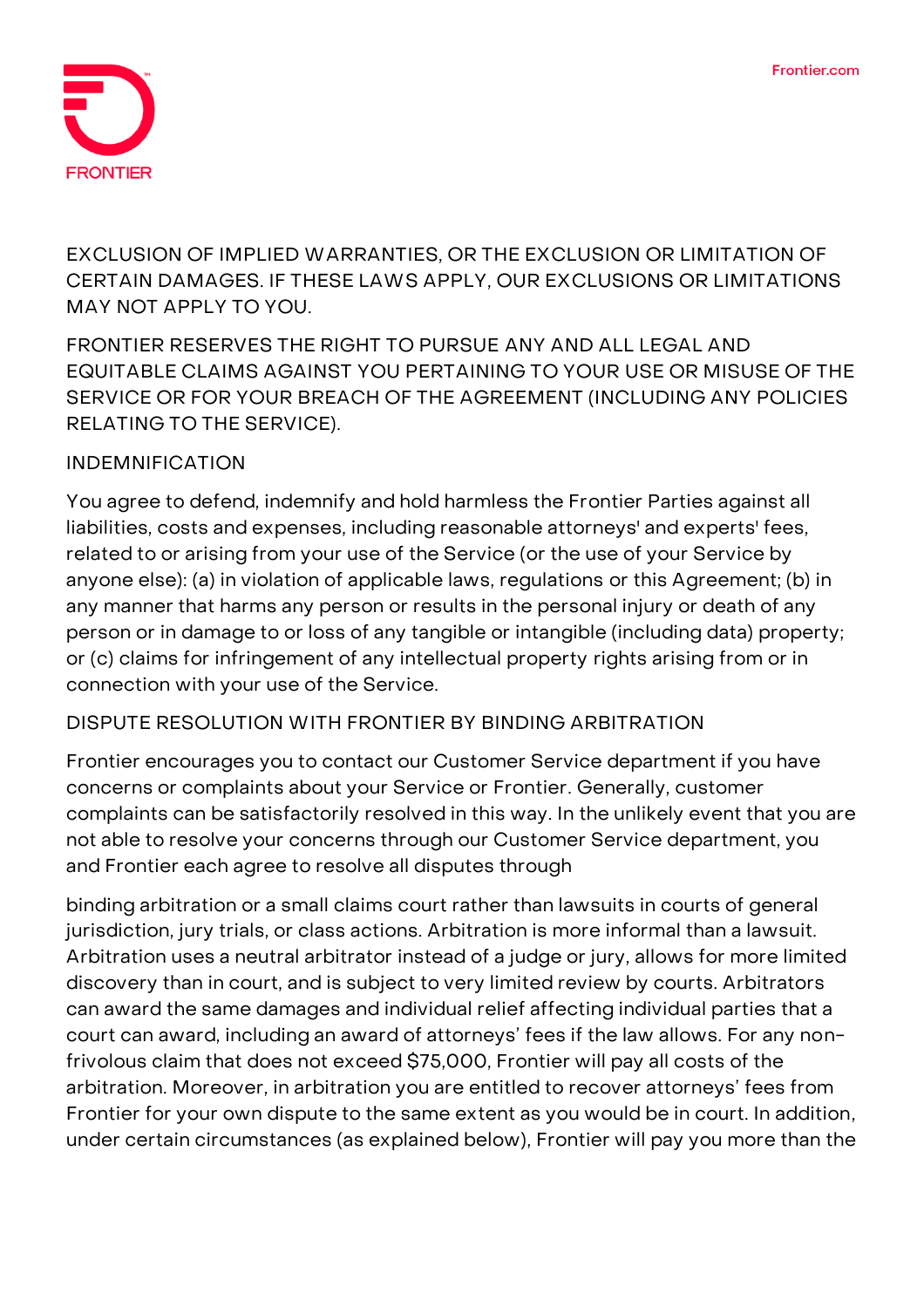

amount of the arbitrator's award if the arbitrator awards you an amount that is greater than what Frontier has offered you to settle the dispute.

### **Arbitration Agreement**

(a) You and Frontier agree to arbitrate **all disputes and claims** between us related to or associated with the Service. This agreement to arbitrate is intended to be broadly interpreted. It includes, but is not limited to, all claims arising out of or relating to any aspect of our relationship, whether based in contract, tort, statute, fraud, misrepresentation or any other legal theory, that arose either before or during this or any prior agreement, or that may arise after termination of this Agreement. It also includes claims that currently are the subject of class action or purported class action litigation in which you are not a member of a certified class. References to "Frontier," "you," and "us" include our respective subsidiaries, affiliates, agents, employees, predecessors in interest, successors, and assigns, as well as all authorized or unauthorized users or beneficiaries of the Service under this or prior agreements between us.

Notwithstanding the foregoing agreement, Frontier agrees that it will not use arbitration to initiate debt collection against you except in response to claims you have made in arbitration. In addition, by agreeing to resolve disputes through arbitration, **you and Frontier each agree to unconditionally waive the right to a trial by jury or to participate in a class action, representative proceeding, or private attorney general action.** Instead of arbitration, either party may bring an individual action in a small claims court for disputes or claims that are within the scope of the small claims court's authority. In addition, you may bring any issues to the attention of federal, state, or local agencies, including, for example, the Federal Communications Commission. Such agencies can, if the law allows, seek relief against us on your behalf.

This Agreement evidences a transaction in interstate commerce, and thus the Federal Arbitration Act governs the interpretation and enforcement of this provision, even after the Agreement is terminated.

(b) A party who intends to seek arbitration must first send to the other, by certified mail, a written Notice of Dispute ("Notice"). The Notice to Frontier should be addressed to: Frontier Communications, Legal Department, 401 Merritt 7, Norwalk, CT 06851 ("Notice Address"). The Notice must (1) describe the nature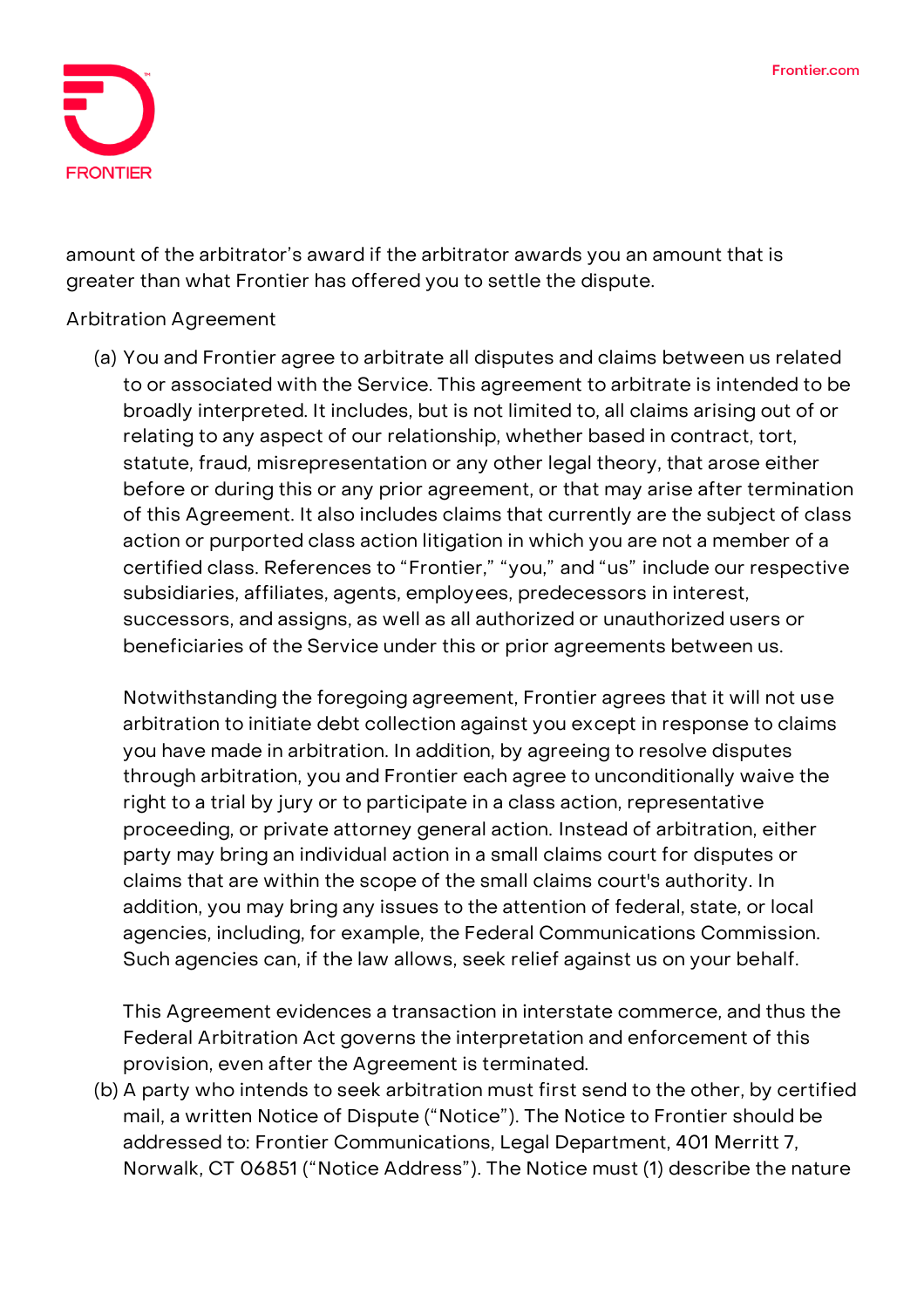

and basis of the claim or dispute, and (2) set forth the specific relief sought ("Demand"). If Frontier and you do not reach an agreement to resolve the claim within 30 days after the Notice is received, you or Frontier may commence an arbitration proceeding. During the arbitration, the amount of any settlement offer made by Frontier or you shall not be disclosed to the arbitrator until after the arbitrator determines the amount, if any, to which you or Frontier is entitled.

(c) The arbitration will be governed by the Consumer Arbitration Rules ("AAA Rules") of the American Arbitration Association ("AAA"), as modified by the terms of this Agreement, and will be administered by the AAA. Procedure, rule and fee information is available from the AAA online at [http://www.adr.org,](http://www.adr.org/) by calling the AAA at 1.800.778.7879, or by calling Frontier at 1.877.462.7320, option 3. The arbitrator is bound by the terms of this Agreement. All issues are for the arbitrator to decide, except that issues relating to the scope and enforceability of the arbitration provision, including the scope, interpretation, and enforceability of section (f) below, are for a court to decide. If your claim is for \$25,000 or less, you may choose whether the arbitration will be conducted solely on the basis of documents submitted to the arbitrator, through a telephonic hearing, or by an in-person hearing as established by the AAA Rules. If your claim exceeds \$25,000, the right to a hearing will be determined by the AAA Rules. Unless Frontier and you agree otherwise, any in-person hearings will take place at a location that the AAA selects in the state of your primary residence. Regardless of the manner in which the arbitration is conducted, the arbitrator shall issue a reasoned written decision sufficient to explain the essential findings and conclusions on which the award is based.

Frontier agrees to pay your AAA filing, administration, and arbitrator fees ("AAA fees") for claims for damages of up to \$75,000 and for claims for nonmonetary relief up to the value of \$75,000, as measured from either your or Frontier's perspective (but excluding attorneys' fees and expenses). After Frontier receives notice that you have commenced arbitration, it will promptly reimburse you for your payment of the filing fee, unless your claim is for greater than \$75,000. (The filing fee currently is \$200 but is subject to change by the AAA. If you are unable to pay this fee, Frontier will pay it directly upon receiving a written request.) In addition, Frontier will not pay your share of the AAA fees if the arbitrator finds that either your claim or the relief sought is frivolous or brought for an improper purpose, as measured by the standards of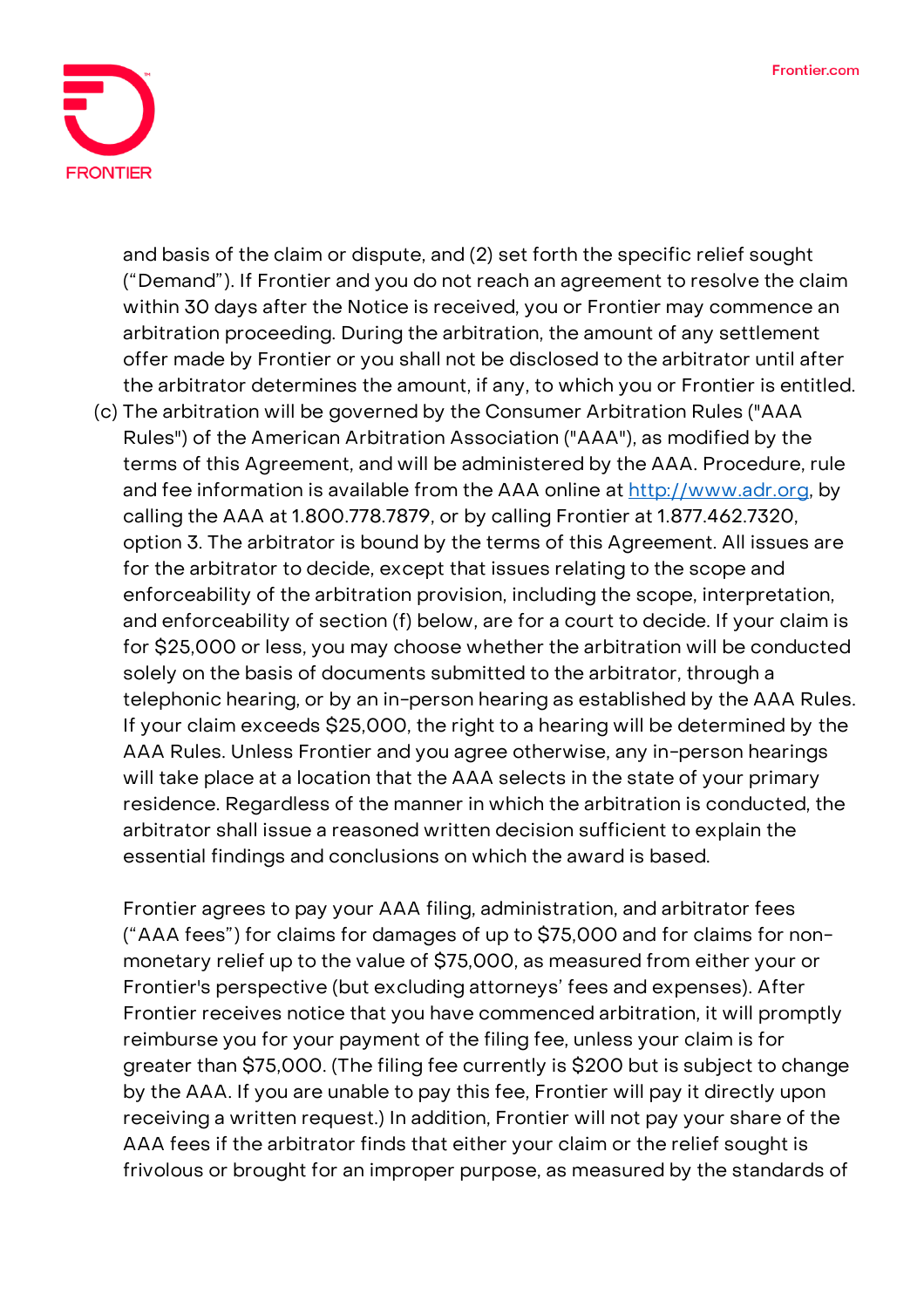

Federal Rule of Civil Procedure 11(b). In such case, the payment of AAA fees will be governed by the AAA Rules, and you agree to reimburse Frontier for all monies previously disbursed by it that are otherwise your obligation to pay under the AAA Rules. If you initiate an arbitration in which you seek relief valued at more than \$75,000 (excluding attorneys' fees and expenses), as measured from either your or Frontier's perspective, the payment of AAA fees will be governed by the AAA Rules.

- (d) If Frontier offers to settle your dispute prior to appointment of the arbitrator and you do not accept the offer, and the arbitrator awards you an amount of money that is more than Frontier's last written settlement offer, then Frontier will pay you the amount of the award or \$5,000 ("the alternative payment"), whichever is greater. If Frontier does not offer to settle your dispute prior to appointment of the arbitrator, and the arbitrator awards you any relief on the merits, then Frontier agrees to pay you the amount of the award or the alternative payment, whichever is greater. The arbitrator may make rulings and resolve disputes as to the payment and reimbursement of fees, expenses, and the alternative payment at any time during the proceeding and upon request from either party made within fourteen (14) days of the arbitrator's ruling on the merits.
- (e) Although Frontier may have a right to an award of attorneys' fees and expenses if it prevails, Frontier agrees that it will not seek such an award.
- (f) You and Frontier agree to seek, and further agree that the arbitrator may award, only such relief—whether in the form of damages, an injunction, or other non-monetary relief—as is necessary to resolve any individual injury that either you or Frontier have suffered or may suffer. In particular, if either you or Frontier seeks any nonmonetary relief, including injunctive or declaratory relief, the arbitrator may award relief on an individual basis only, and may not award relief that affects individuals or entities other than you or Frontier. YOU AND FRONTIER AGREE THAT WE EACH MAY BRING CLAIMS AGAINST THE OTHER ONLY IN AN INDIVIDUAL CAPACITY AND NOT AS A PLAINTIFF OR CLASS MEMBER IN ANY PURPORTED CLASS, REPRESENTATIVE, OR PRIVATE ATTORNEY GENERAL PROCEEDING. FURTHERMORE, UNLESS BOTH YOU AND FRONTIER AGREE OTHERWISE IN WRITING, THE ARBITRATOR MAY NOT CONSOLIDATE MORE THAN ONE PERSON'S CLAIMS, AND MAY NOT OTHERWISE PRESIDE OVER ANY FORM OF A CLASS, REPRESENTATIVE, OR PRIVATE ATTORNEY GENERAL PROCEEDING.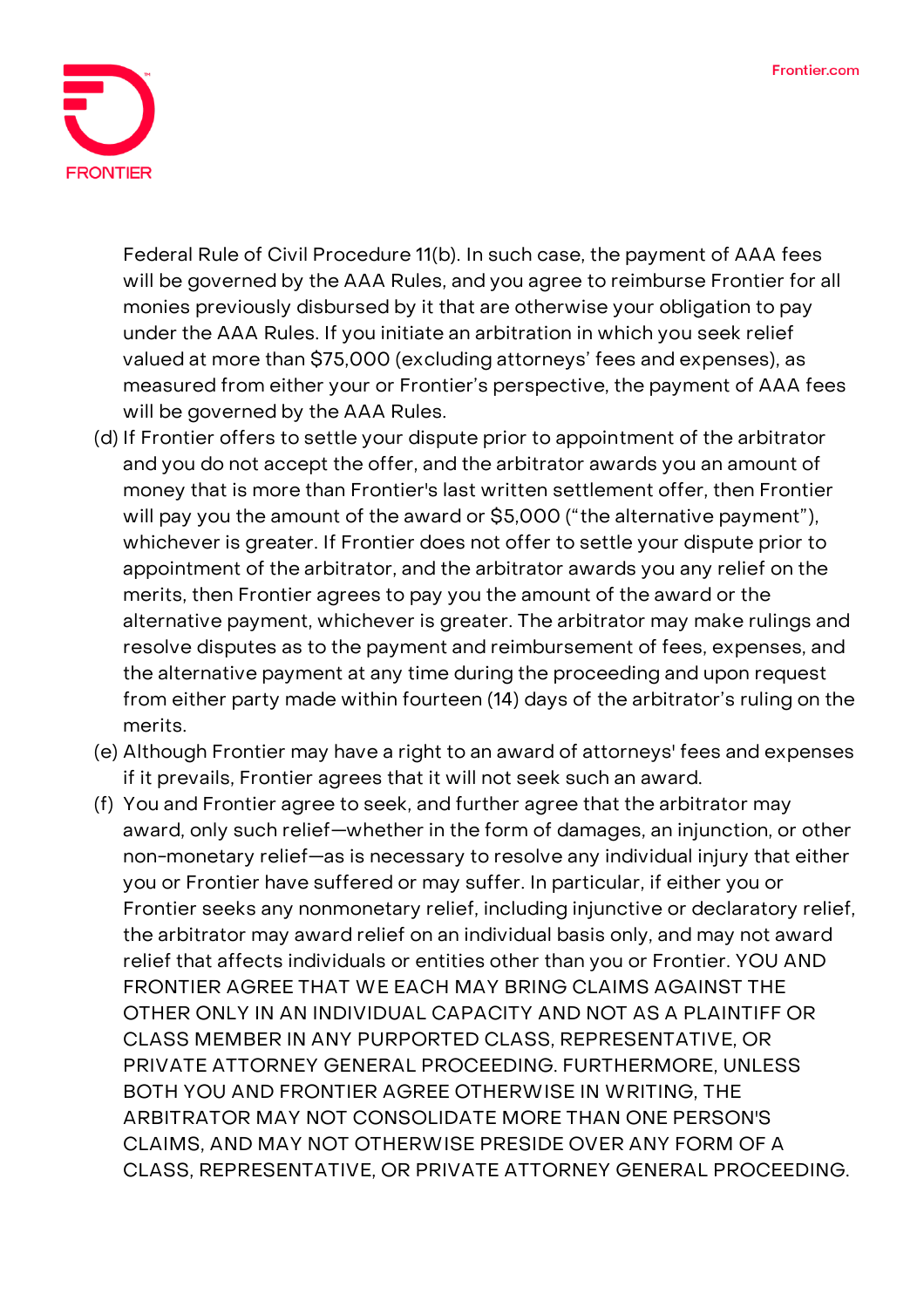

If a court decides that applicable law precludes enforcement of any of this paragraph (f)'s limitations as to a particular claim for relief, then that claim (and only that claim) must be severed from the arbitration and may be brought in court. Further, an arbitrator's award and any judgment confirming it shall apply only to that specific case and cannot be used in any other case except to enforce the award itself.

(g) Notwithstanding any provision in this Agreement to the contrary, you and Frontier agree that if Frontier makes any change to this arbitration provision during the period of time that you are receiving Frontier services, you may reject that change by providing Frontier with written notice within 30 days of the change to the Notice Address provided in (b) above and require Frontier to adhere to the language in this provision. By rejecting any future change, you are agreeing that you will arbitrate any dispute between us in accordance with the language of this provision.

# **FORCE MAJEURE**

You understand and agree that temporary interruptions of the Service may occur as normal events in the provision of the Service and that Frontier is not liable for such interruptions. You further understand and agree that Frontier has no control over third-party networks you may access in the course of your use of the Service, and therefore, delays and disruptions of other network transmissions are beyond the control of Frontier. In addition, Frontier is not liable for any failure of performance due to any cause beyond its reasonable control including acts of God, fire, explosion, vandalism, terrorism, cable cut, major weather disturbance, national emergencies, riots, wars, labor difficulties, supplier failures, shortages, breaches, any law, order, regulation, direction, action, or request by any government, civil, or military authority, or suspension of existing service in compliance with state and/or federal law, rules, and regulations, or delays caused by you or your equipment.

# **OTHER GENERAL TERMS**

If any part of this Agreement is held invalid or unenforceable, the remainder of this Agreement will remain in force. Frontier's failure at any time to insist upon strict compliance with any of the provisions of this Agreement in any instance shall not be construed to be a waiver of such terms in the future. This Agreement will be governed by the laws of the state where the Service is provided, without regard to its choice of law rules. Except as expressly set forth in this Agreement, this Agreement shall not provide any third party with a remedy, claim or right of reimbursement. We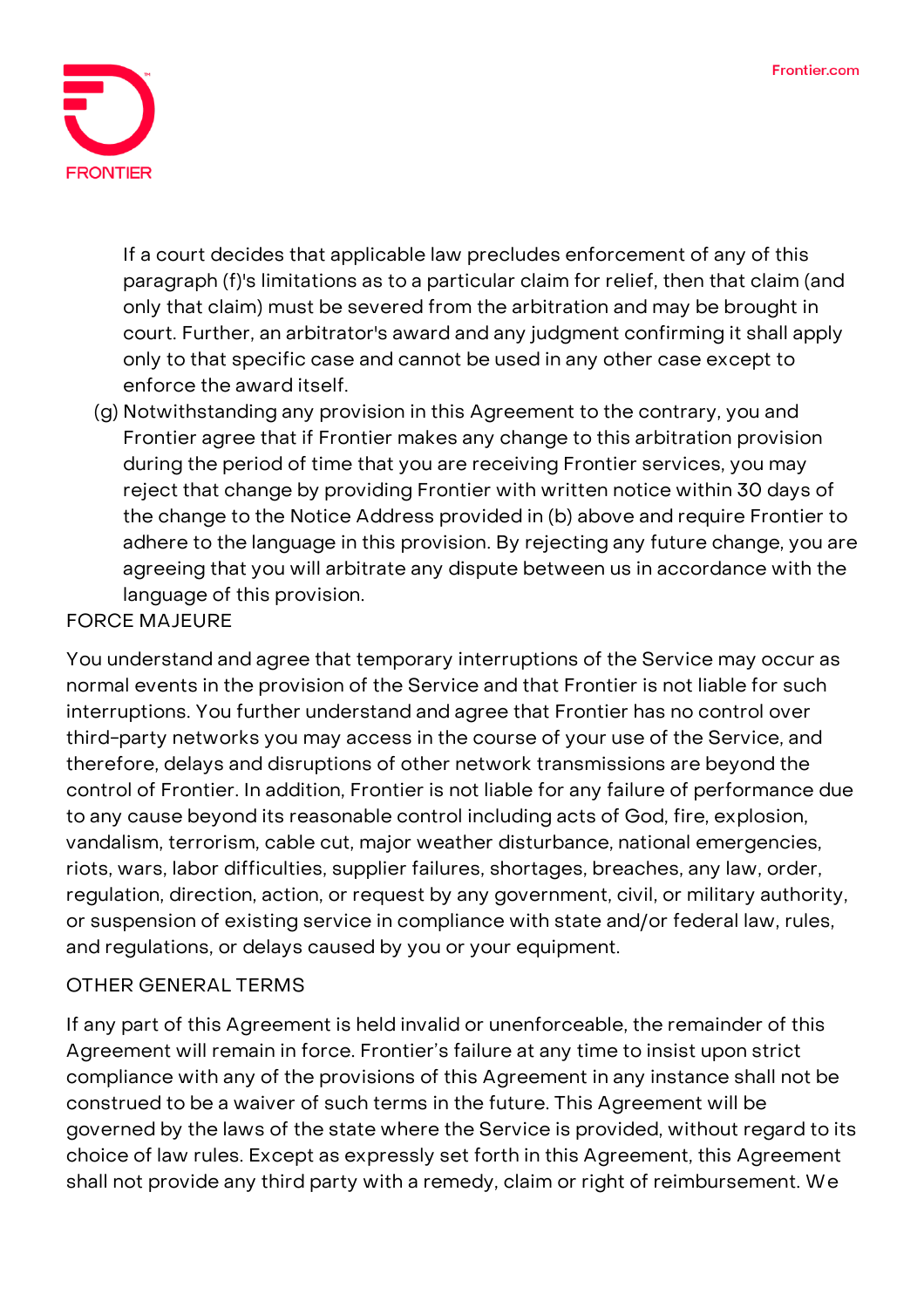

may assign this Agreement to another entity without any advance consent from or notice to you. You may not assign this Agreement without our written consent. All obligations of the parties under this Agreement, which by their nature would continue beyond the termination, cancellation or expiration of this Agreement, shall survive such termination, cancellation or expiration.

# **FRONTIER'S RIGHT TO MAKE CHANGES**

UNLESS OTHERWISE PROHIBITED BY LAW, FRONTIER MAY CHANGE THE TERMS AND CONDITIONS OF YOUR SERVICE, INCLUDING RATE CHANGES AND DISCONTINUATION OF PROMOTIONAL PRICING AND DISCOUNTS, AT ANY TIME BY GIVING YOU 30 DAYS NOTICE BY BILL MESSAGE, BILL INSERT, EMAIL OR OTHER NOTICE, INCLUDING POSTING NOTICE OF SUCH CHANGES ON THE WWW.FRONTIER.COM WEBSITE. YOU ACCEPT THE CHANGES IF YOU PAY FOR OR USE THE SERVICES AFTER NOTICE IS PROVIDED. IN ADDITION, WE RESERVE THE RIGHT TO IMMEDIATELY MODIFY THE SERVICE TO REFLECT ANY CHANGE IN ANY GOVERNING LAW, UNDERLYING NETWORK SERVICE OR COMPONENT AFFECTING THE SERVICE.

# **ENTIRE AGREEMENT**

The terms and conditions of this Agreement, together with the Service order and any specific agreement regarding a term commitment and price agreed upon by you and Frontier, are the entire agreement between you and Frontier, which may only be amended as described above. These terms and conditions supersede any inconsistent or additional promises made to you by any of our employees or agents. If you have signed (including electronically) an agreement with Frontier, in the event of a conflict between that agreement signed by you and Frontier and this document, the signed agreement shall control.

# **NOTICES**

Notices required under this Agreement by you must be provided to us at:

**Frontier Communications Legal Department 401 Merritt 7 Norwalk, CT 06851** With a copy to: